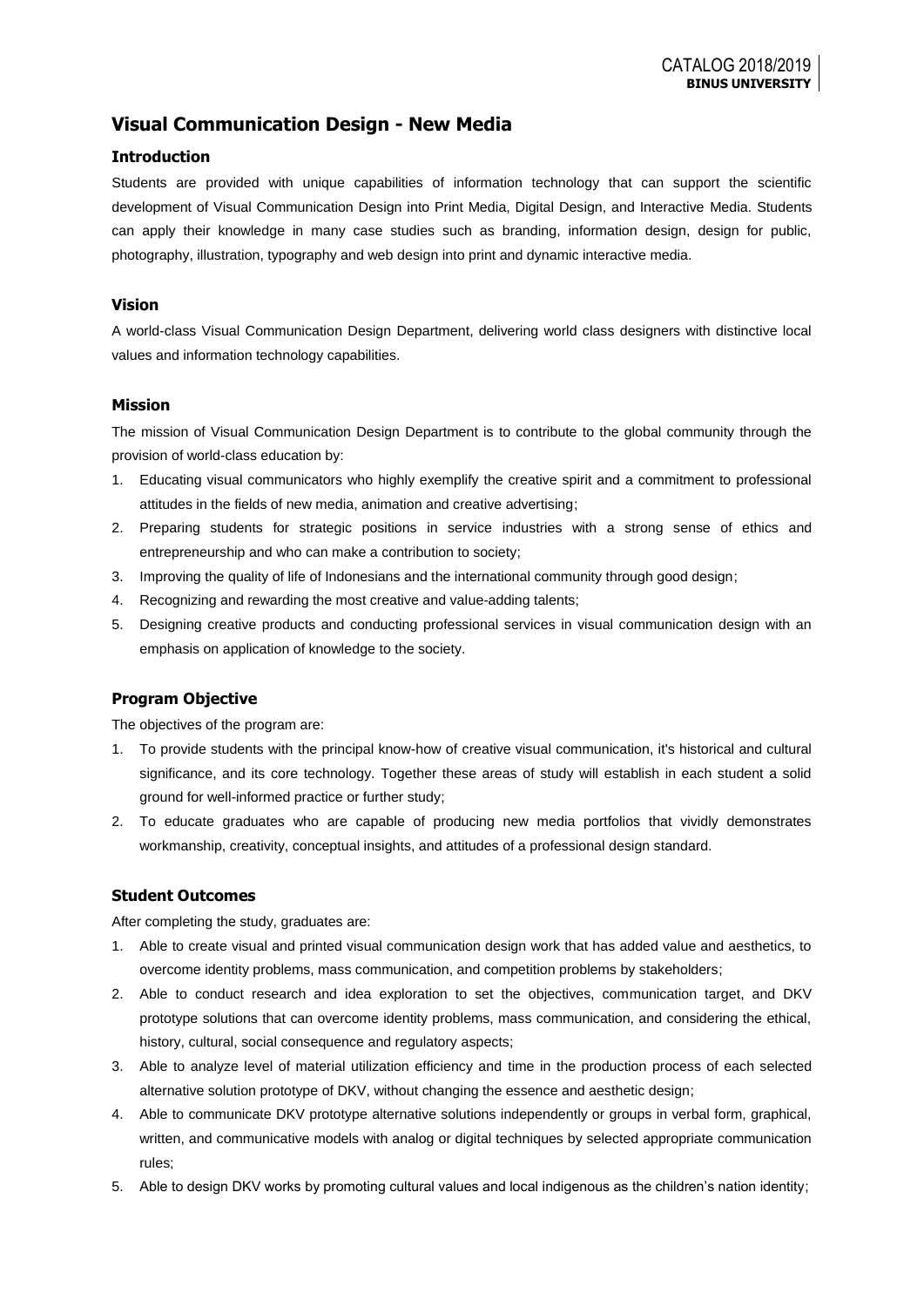- 6. Able to plan a business model by applying visual communication design expertise;
- 7. Able to utilize Information and Communication Technology project's need so that can improve organizational performance;
- 8. Able to analyze visual communication problems and producing new media design solutions.

#### **Prospective Career of the Graduates**

- 1. Brand Designer
- 2. Game Design Visualisation
- 3. Publication Design
- 4. Web Design and Development
- 5. Illustrator
- 6. Graphic Design Studio
- 7. Photographer
- 8. Television and Broadcast Studio
- 9. Corporate & Retail Industry
- 10. Government Institutions
- 11. In-house Designer

#### **Curriculum**

New Media Program of Visual Communication Design – School of Design implements internship since 2003, now with the 3+1 Enrichment Program Binus University New Media has more to offer to the students. The Enrichment Program will be on 6th and 7th semester with 5 different tracks; internship for industry experience, community development in social issues, entreprenurship to build start-up business, research and study abroad to enrich cultural experience. After completing the 3+1 Enrichment Program, students gain experience in hardskill and improve greatly in their softskill. Students have on-the field experience implementing the knowledge they acquired from classroom.

Students start the study in the early stages trained as a visual hardskill and visual language vocabulary. The study program will continue with using the hardskill and visual language in different cases in print and digital media design. In the end of the study, the students will create a holistic visual communication design project with design-based solution for real issues in society.

New Media Program strive for the student to have global mindset, open-minded in collaboration, technological familiarity and holding strongly in Indonesia local values as Indonesia unique competitive advantage in nowadays connected network society.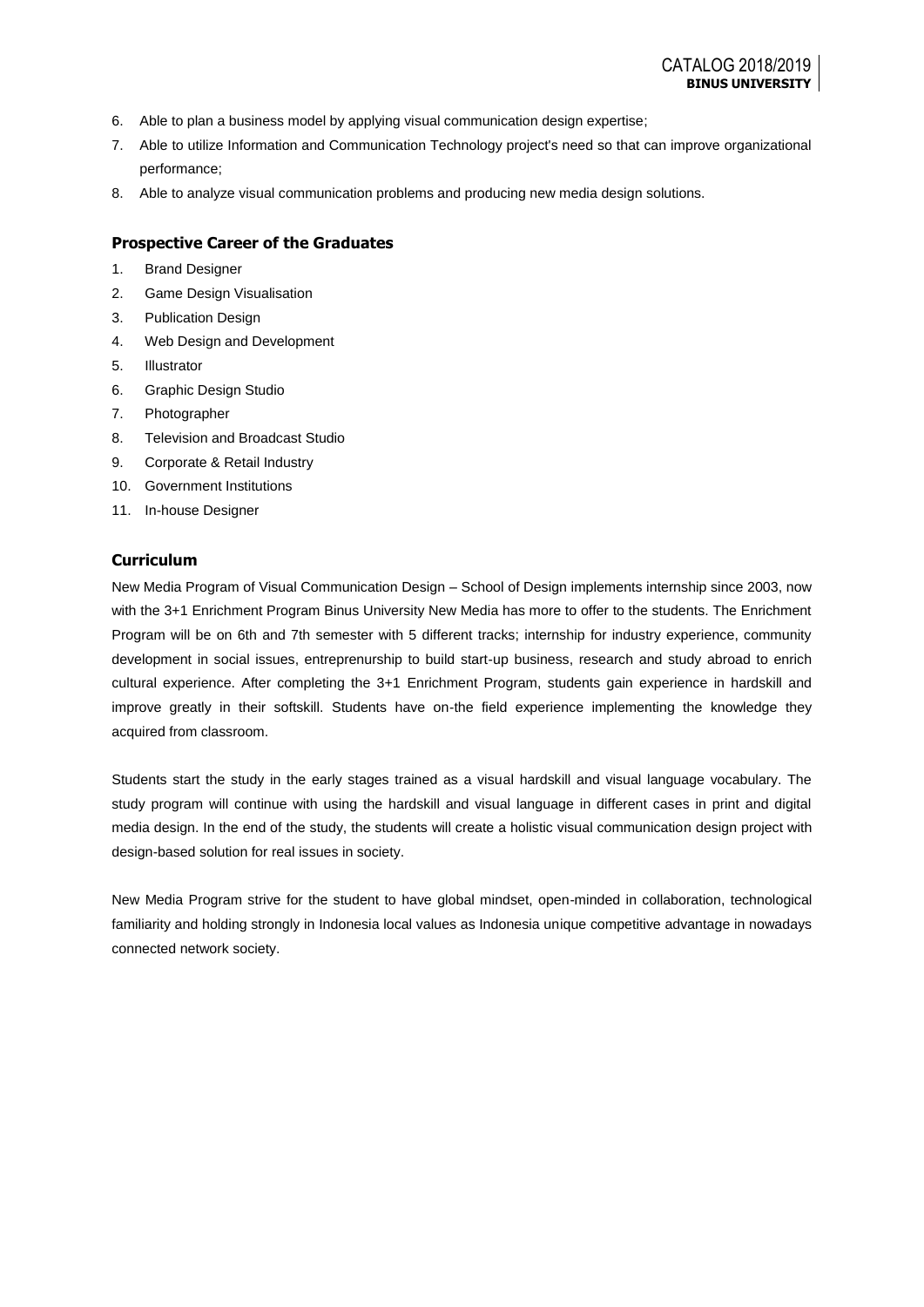| Sem            | Code                         | <b>Course Name</b>                         | SCU                         | <b>Total</b> |  |  |  |
|----------------|------------------------------|--------------------------------------------|-----------------------------|--------------|--|--|--|
|                | CHAR6013                     | Character Building: Pancasila              | 2                           |              |  |  |  |
|                | <b>DSGN6165</b>              | Western Art Review*                        | $\overline{c}$              |              |  |  |  |
|                | <b>DSGN6098</b>              | <b>Color Theory</b>                        | $\overline{4}$              |              |  |  |  |
|                | <b>DSGN6101</b>              | Design and Materials                       | $\overline{4}$              |              |  |  |  |
| 1              | <b>DSGN6166</b>              | Eastern Art Review*&**                     | 3                           | 20           |  |  |  |
|                | <b>DSGN6099</b>              | Drawing I                                  | 3                           |              |  |  |  |
|                |                              | <b>English University Courses I</b>        |                             |              |  |  |  |
|                | <b>ENGL6128</b>              | English in Focus                           | 2                           |              |  |  |  |
|                | <b>ENGL6130</b>              | <b>English for Business Presentation</b>   | $\overline{2}$              |              |  |  |  |
|                | <b>CHAR6014</b>              | Character Building: Kewarganegaraan        | $\overline{2}$              |              |  |  |  |
|                | <b>DSGN6104</b>              | Typography I                               | 3                           |              |  |  |  |
|                | <b>DSGN6100</b>              | Drawing II                                 | 3                           |              |  |  |  |
|                | <b>DSGN7324</b>              | Computer Graphic I**                       | 3                           |              |  |  |  |
|                | <b>DSGN7107</b>              | Visual Communication Design I              | 4                           |              |  |  |  |
| $\overline{2}$ | <b>DSGN7132</b>              | Photography I                              | 3                           | 21           |  |  |  |
|                | <b>LANG6061</b>              | Indonesian                                 | $\mathbf{1}$                |              |  |  |  |
|                |                              | <b>English University Courses II</b>       |                             |              |  |  |  |
|                | <b>ENGL6129</b>              | English Savvy                              | 2                           |              |  |  |  |
|                | <b>ENGL6131</b>              | English for Written Business Communication | 2                           |              |  |  |  |
|                | CHAR6015                     | Character Building: Agama                  | $\overline{c}$              |              |  |  |  |
|                | <b>DSGN6287</b>              | Visual Communication Design Reviews        | 2                           |              |  |  |  |
|                | <b>DSGN7133</b>              | Photography II                             | 3                           |              |  |  |  |
| 3              | <b>DSGN7085</b>              | Typography II**                            | 3                           | 21           |  |  |  |
|                | <b>ENTR6003</b>              | Entrepreneurship I                         | $\overline{c}$              |              |  |  |  |
|                | <b>DSGN6265</b>              | Visual Communication Design II             | 6                           |              |  |  |  |
|                | <b>DSGN7325</b>              | Computer Graphic II                        | 3                           |              |  |  |  |
|                | ARTS6015                     | Aesthetics                                 | $\overline{c}$              |              |  |  |  |
|                | <b>MDIA7012</b>              | New Media I*                               | 6                           |              |  |  |  |
| 4              | DSGN7326                     | <b>Illustration Design</b>                 | 3                           | 24           |  |  |  |
|                | <b>DSGN7267</b>              | Graphic Reproduction Methods I******       | 3                           |              |  |  |  |
|                | <b>DSGN8106</b>              | Typography III**                           | 4                           |              |  |  |  |
|                | <b>DSGN7288</b>              | Surface Packaging Design**                 | 6                           |              |  |  |  |
|                | <b>DSGN6263</b>              | Design Methods                             | 3                           |              |  |  |  |
|                | <b>ENTR6004</b>              | Entrepreneurship II                        | $\overline{2}$              |              |  |  |  |
| 5              | <b>DSGN7269</b>              | <b>Graphic Reproduction Methods II***</b>  | 3                           | 23           |  |  |  |
|                | <b>MDIA7013</b>              | New Media II****                           | 6                           |              |  |  |  |
|                | <b>DSGN7126</b>              | <b>Guest Lecturer</b>                      | 3                           |              |  |  |  |
|                | <b>DSGN7289</b>              | Visual Communication Design III**          |                             |              |  |  |  |
| 6              | <b>Enrichment Program I</b>  |                                            | 15                          |              |  |  |  |
| $\overline{7}$ | <b>Enrichment Program II</b> |                                            | 16                          | 16           |  |  |  |
| 8              | <b>DSGN6591</b>              | <b>Thesis</b>                              | 6                           | 6            |  |  |  |
|                |                              |                                            | <b>TOTAL CREDIT 146 SCU</b> |              |  |  |  |

# **Course Structure**

 *\*) This course is delivered in English*

*\*\*) Global Learning System Course*

*\*\*\*) Entrepreneurship Embedded*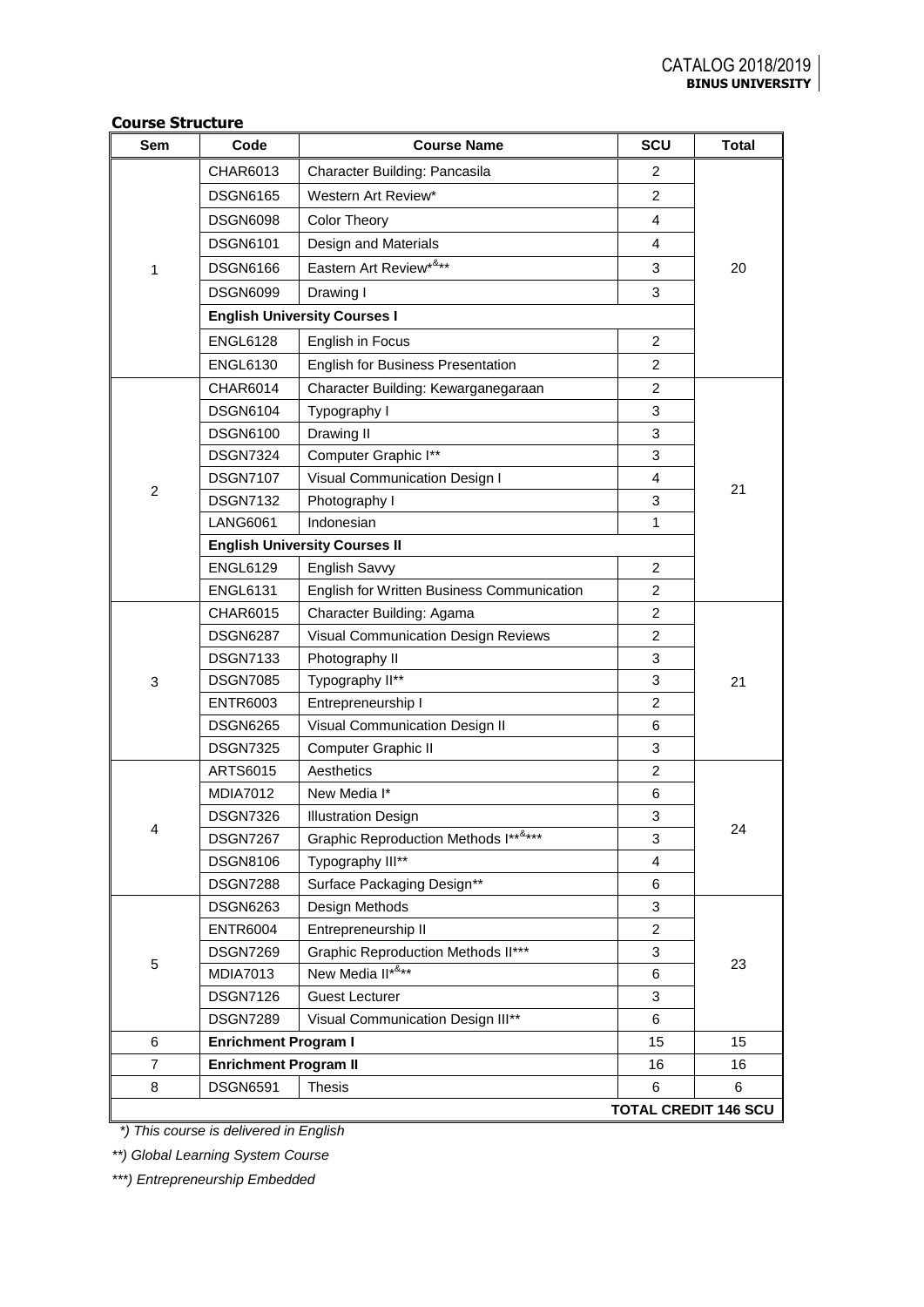### **English University Courses:**

- -) *For 1st Semester: English University Courses I, student with score BINUS UNIVERSITY English Proficiency Test less than 500 will take English in Focus, and student with score test greater than or equal to 500 will take English for Business Presentation*
- -) *For 2nd Semester: English University Courses II, student with score BINUS UNIVERSITY English Proficiency Test less than 500 will take English Savvy, and student with score test greater than or equal to 500 will take English for Written Business Communication*

# **Enrichment Program I (6th Semester) & Enrichment Program II (7th Semester):**

-) *Student will take one of enrichment program tracks (off campus). See enrichment appendix for the tracks detail.*

### **Enrichment Track Scheme**

|               | Semester 6 |           |           |           |           | Semester 7 |              |           |           |           |           |     |
|---------------|------------|-----------|-----------|-----------|-----------|------------|--------------|-----------|-----------|-----------|-----------|-----|
| <b>Track</b>  | ΙN         | <b>RS</b> | <b>EN</b> | <b>CD</b> | <b>SA</b> | etc        | IN           | <b>RS</b> | <b>EN</b> | <b>CD</b> | <b>SA</b> | etc |
|               | v          |           |           |           |           |            | v            |           |           |           |           |     |
| $\mathcal{P}$ |            | v         |           |           |           |            | v            |           |           |           |           |     |
| 3             |            |           | v         |           |           |            | v            |           |           |           |           |     |
|               |            |           |           | v         |           |            | v            |           |           |           |           |     |
| 5             |            |           |           |           | v         |            | $\mathsf{V}$ |           |           |           |           |     |

Notes:

- IN : Internship
- RS : Research
- EN : Entrepreneurship
- CD : Community Development
- SA : Study Abroad
- etc : Study Program Special Purpose

Notes:

Student will take one of enrichment program tracks

## **Enrichment Internship Track**

| Code                         | <b>Course Name</b>                               | <b>SCU</b> | Total |  |  |  |
|------------------------------|--------------------------------------------------|------------|-------|--|--|--|
| <b>Enrichment Program I</b>  |                                                  |            |       |  |  |  |
| <b>DSGN6274</b>              | Project on Industry                              | 8          |       |  |  |  |
| <b>DSGN6332</b>              | Creative Process in Graphic Design               | 4          | 15    |  |  |  |
| <b>DSGN6485</b>              | <b>EES in Graphic Design Process</b><br>3        |            |       |  |  |  |
| <b>Enrichment Program II</b> |                                                  |            |       |  |  |  |
| <b>DSGN6553</b>              | Project on Creative Industry                     | 8          |       |  |  |  |
| <b>DSGN6486</b>              | Creative Process in Creative Industry Experience | 4          | 16    |  |  |  |
| <b>DSGN6487</b>              | <b>EES</b> in Creative Industry Experience       | 4          |       |  |  |  |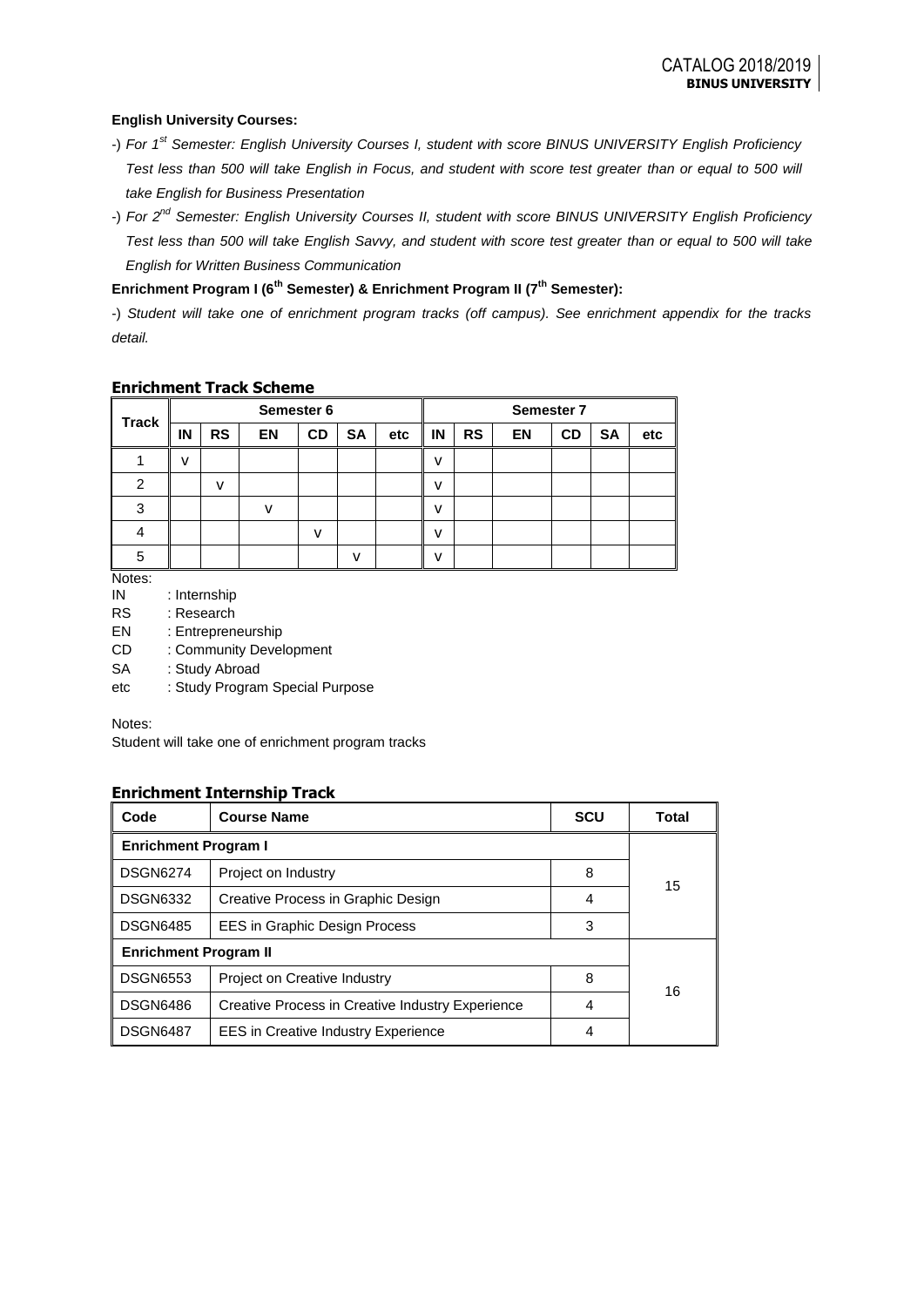# **Enrichment Entrepreneurship Track**

| Code            | <b>Course Name</b>                                                                        | <b>SCU</b> | Total |
|-----------------|-------------------------------------------------------------------------------------------|------------|-------|
| <b>ENTR6324</b> | <b>Business Start Up</b>                                                                  | 8          |       |
| <b>ENTR6336</b> | Business Model & Validation for<br>Desian<br>and<br><b>Creative Business</b>              | 2          | 15    |
| <b>ENTR6337</b> | Launching New Creative Business Venture                                                   | 2          |       |
| <b>ENTR6375</b> | Communication<br><b>EES</b><br>Desian<br>New<br>Visual<br>$\mathsf{I}$<br><b>Business</b> | 3          |       |

# **Enrichment Research Track**

| Code            | <b>Course Name</b>                                            | <b>SCU</b> | <b>Total</b> |  |
|-----------------|---------------------------------------------------------------|------------|--------------|--|
| <b>RSCH6274</b> | <b>Research Experience</b>                                    |            |              |  |
| <b>RSCH6250</b> | Scientific Writing in Visual Communication Design<br>Research |            | 15           |  |
| <b>RSCH6294</b> | Global EES in Visual Communication<br>Desian<br>Research      | 3          |              |  |

# **Enrichment Community Development Track**

| Code            | <b>Course Name</b>                                              | <b>SCU</b> | Total |
|-----------------|-----------------------------------------------------------------|------------|-------|
| <b>CMDV6155</b> | Community Outreach Project Implementation                       | 8          |       |
| <b>CMDV6171</b> | Visual Communication Project Design in Community<br>Outreach    | 4          | 15    |
| <b>CMDV6199</b> | Employability and Entrepreneurial Skills in Design<br>Community | 3          |       |

## **Enrichment Study Abroad Track**

| Code                                    | <b>Course Name</b>                  | <b>Total</b>   |    |  |  |
|-----------------------------------------|-------------------------------------|----------------|----|--|--|
| Elective courses list for study abroad* |                                     |                |    |  |  |
| GLOB6005                                | Elective Course for Study Abroad 1  | 4              |    |  |  |
| GLOB6006                                | Elective Course for Study Abroad 2  | 4              |    |  |  |
| GLOB6007                                | Elective Course for Study Abroad 3  | 4              |    |  |  |
| GLOB6008                                | Elective Course for Study Abroad 4  | 4              |    |  |  |
| GLOB6009                                | Elective Course for Study Abroad 5  | $\mathcal{P}$  |    |  |  |
| GLOB6010                                | Elective Course for Study Abroad 6  | $\overline{2}$ |    |  |  |
| GLOB6011                                | Elective Course for Study Abroad 7  | $\overline{2}$ | 15 |  |  |
| GLOB6012                                | Elective Course for Study Abroad 8  | $\mathfrak{p}$ |    |  |  |
| GLOB6013                                | Elective Course for Study Abroad 9  | $\overline{2}$ |    |  |  |
| GLOB6014                                | Elective Course for Study Abroad 10 | $\overline{2}$ |    |  |  |
| GLOB6015                                | Elective Course for Study Abroad 11 | $\overline{2}$ |    |  |  |
| GLOB6016                                | Elective Course for Study Abroad 12 | $\overline{2}$ |    |  |  |
| GLOB6041                                | Elective Course for Study Abroad 25 | 3              |    |  |  |
| GLOB6042                                | Elective Course for Study Abroad 26 | 1              |    |  |  |

\*)Transferred courses will be transferred based on credit transfer policies on study program with total of 15 credits.